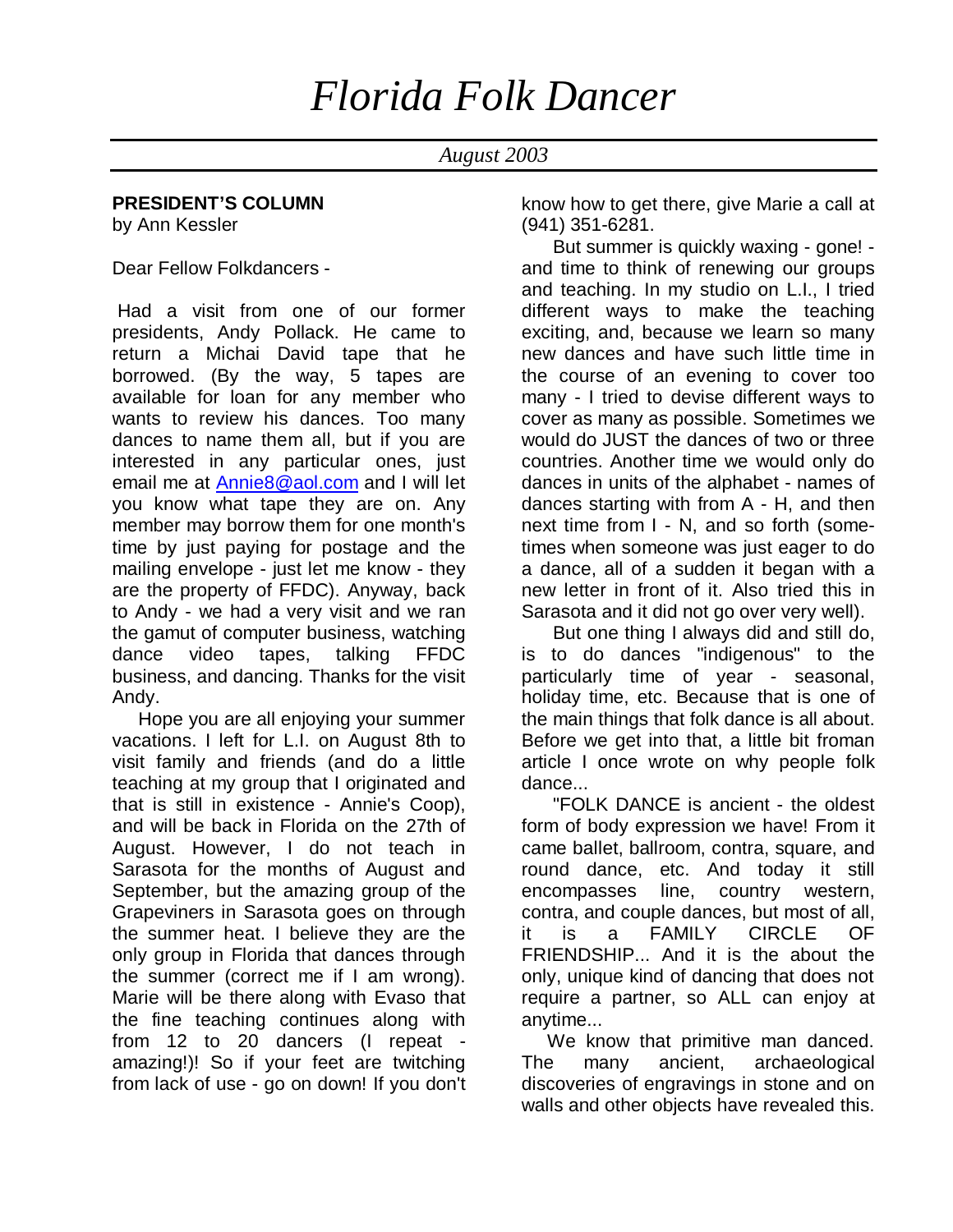My own main folk dance logo (which will be on the cover of the syllabus at FFDC Camp this coming year) depicts 4 "stick" figures in dance - a leader at the end waving a handkerchief, and a musician seated on a rock playing some type of drum. It was found engraved on a rock in the Negev Desert in Israel in 1933 and has been determined that it dates back to early Macedonian life).

 And we know they danced in Biblical times because the Bible tells us so, (Exodus 15:20 - 'And Miriam, the sister of Moses and Aaron, took a timbrel in her hand and led all the women in joyous song and dance...' - and Samuel II 6:14-16 -'and David danced before the Lord with all his might...' (even describes the "type"of steps he did - turning, leaping, etc.).

But Why Do We Dance?

1. Ethnological Dance - performed by trained people or religious leaders to instruct; perform some religious or ritual act, or just to entertain.

2. Folk Dance - performed by everyone who is eager to dance. It is the property of a folk, performed by a folk for its own expression and belongs to the folk who created and still perpetuate it.

3. ... to express all human emotions: fear and the ways and necessity of war/yearnings of the heart/religious rites/agricultural themes with the apprehensions and hope of the success of crops/ health and healing and the joyous and sad "cyles of life"...

4. ... to communicate/for the need to be with others/to exercise the body and release physical energy, or just to relax – and also for the sheer joy of moving rhythmically - with or without music!"

 So with that in mind, would like to share with you some of the dances I do starting with the fall season (will put the other seasons, and holidays in other articles as we go along in time).

Remember – THESE ARE NOT WRITTEN IN STONE (as my logo was). Strictly your choice as teachers or suggestions from the dancers to do or not to do. And if you have any of your own that you would like to share with me, PLEASE - would be happy to know!

 In September or the High Holy Days (pardon me while my Jewishness hangs out): Following are all Israeli Dances:

Hatishma Koli - Hear My Voice Zemer Nuge - A plaintive melody Kol Nedari - All Vows Tefilah - Prayer Ve Hashiv Le Avot - And the hearts of the fathers... Tefilati - My Prayer Ani Ma'amin - I Believe...

Fall and Harvest Season / Succoth and Thanksgiving: Mayim, Mayim (Israeil) - Water, Water Malu Asamenu Bar (Israeli) - Our Barns are Full... Al Sedenu (Israeli) - In Our Fields Riepe Riepe Garste (Holland) - Bringing in the Harvest Teddy Bear's Picnic (USA and just

because it sounds "spooky") - Halloween Texas Freeze (USA,CW - but done to the song "Wild Turkey") What else-Thanksgiving.

 Happy dancing and see you on the dance floor - I hope soon

--------------------

- Ann Kessler

## **REFLECTIONS ON DANCE**

By Dan Lampert

A close friend of mine (who's not a dancer but an insightful person!) once suggested to me that dance comes from the rhythms of the earth, the moon, and the stars. Is there much difference between our feet making steps and the waves lapping on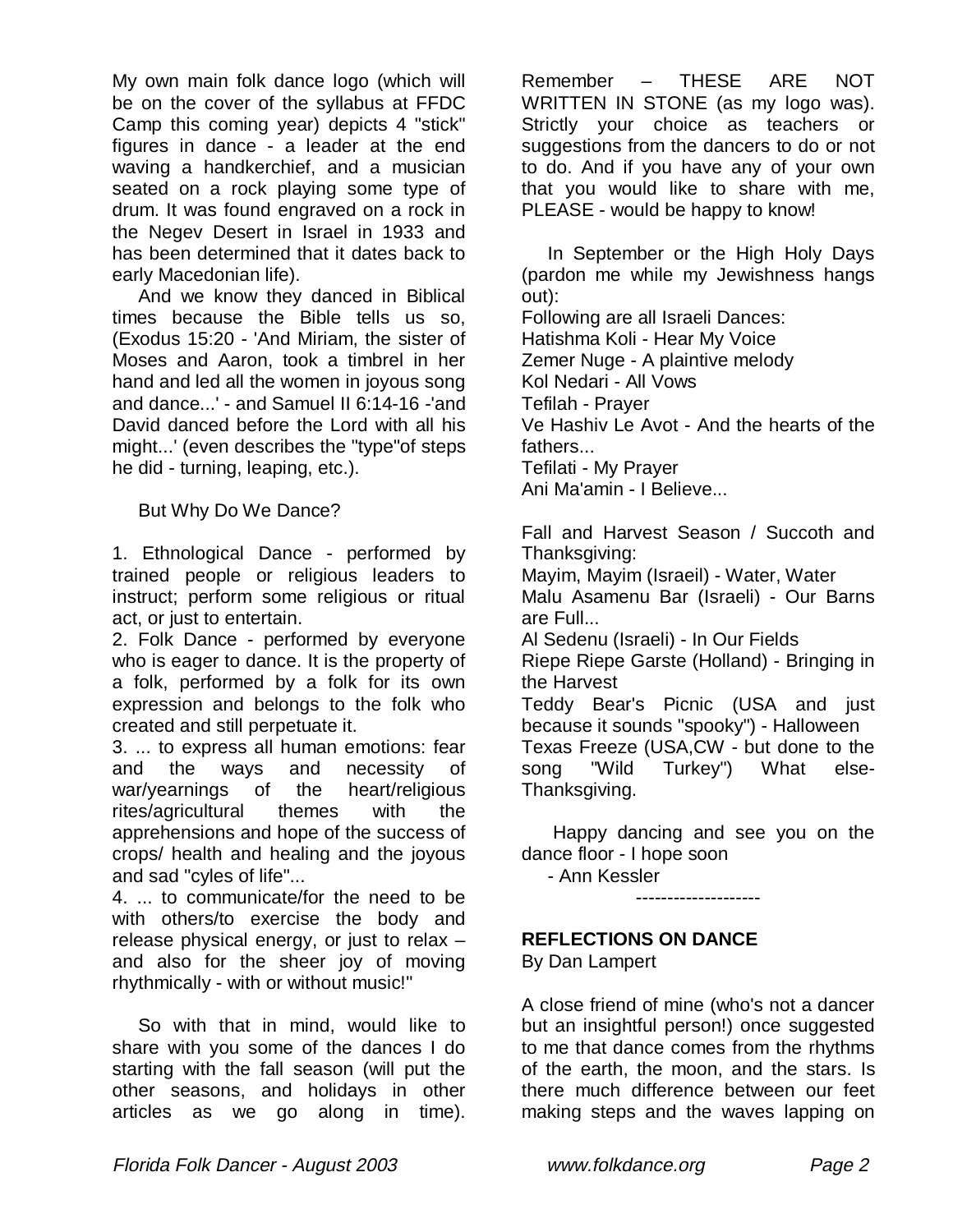the shore? Isn't it amazing that we beat drums and our hearts carry a beat also? This is big stuff, and we don't have room in this humble newsletter to cover it all.

 For this month's column, I'll review a special movie "Pulse! A Stomp Odyssey" and impart some excerpts from an interview with Keith Middleton, a Brooklyn native who is the star of this movie. That's right – yours truly actually interviewed this star during his visit to Central Florida to debut film at the Orlando Science Center.



My interview with Keith Middleton at the Orlando Science Center (yup, that's a dinosaur skeleton in the background).

 The movie "Pulse!" is not a normal film with actors and a plot. Instead, it's a wide screen IMAX presentation of "the global beat, an exploration of the sights and sounds of continents and cultures". Our guides are Middleton and the other performers of the off-Broadway show "Stomp".

 In the movie, we see and hear the rhythms and humanity of musical dance groups from around the world… from the Timbalada of Brazil to the Kodo drummers of Japan, from the American Indian Dance Theater to the Jackie Robinson Steppers of New York. These groups dance to many forms of catchy percussion, and they create the beats using conventional drums and anything else around them. (When I exited the film, I felt the desire to be a drummer – to create rhythms on walls and tables!)

 Middleton explained the gist of this movie to me, "we speak the same language: rhythm, music, we understand

dance." In his presentation before a large audience, he added "we are a people of rhythm, we have a heart beat, a pulse." That's how the movie got it's title, but repeat those words again. I think they're very philosophical! "We are a people of rhythm, we have a heart beat, a pulse."



Keith Middleton with young local dancers from Orlando, Florida, who came to see his movie and to perform impromptu dances with him.

 If you'd like to hear the complete Middleton interview, it's in audio format on the web. Access it at the FFDC archive site: http://www.folkdance.org/archive

 To learn more about Keith Middleton and the movie, see the official web site: http://www.pulsethemovie.com

 The movie is currently playing at the Orlando Science Center, Orlando, Florida. For times and prices, see the OSC web site: http://www.osc.org

 For the locations of other theatres and times around the U.S., see the movie web site whose web address is shown above.

--------------------

**AMERIKAPPLEIK**

 This is the name given to the 2003 meeting of the Hardanger Fiddle Association of America (HFAA), the group that celebrates and fosters interest in and use of the exotically decorated Norwegian folk fiddle with extra resonating strings played for Norwegian springar dances. In recognition of the group's twentieth anniversary, and also to commemorate the final fiddle competition or Kappleik held by Norwegian immigrants in the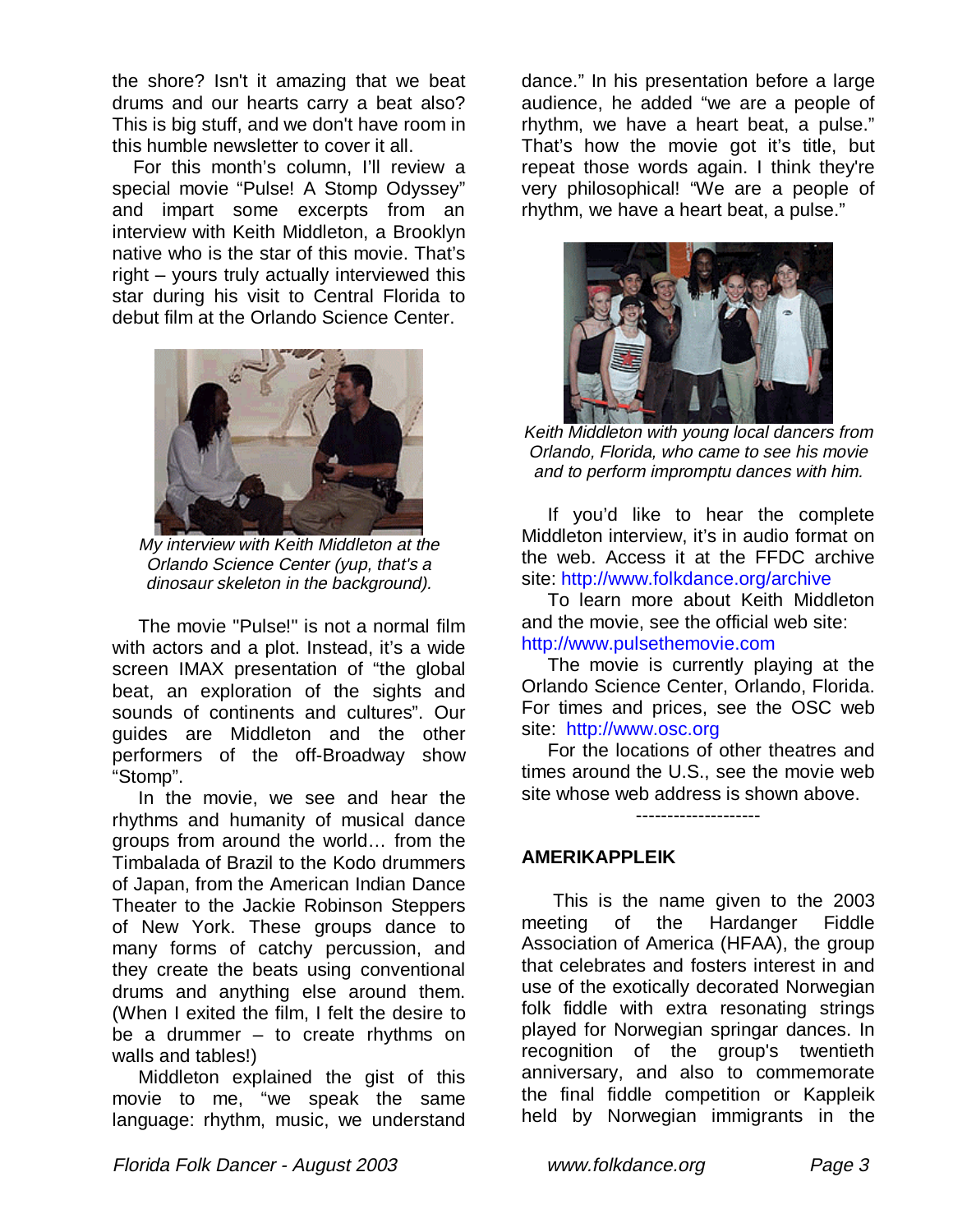United States, the HFAA brought the foremost Norwegian music and dance instructors to St. Olaf College of Northfield, Minnesota to teach and inspire some 350 participants in five days of music and dance classes, lectures, concerts, and evening parties.

 Each of these specific dance traditions were presented in one or more 50 minute classes: Halling, Hallingspringar, Gammeldans, Numedal Springar, Rorospols, Setesdalgangar, Telespringar, Telegangar, Valdresspringar, Vossarull, and Vossaspringar. The schedule alllowed for the more challenging dances to be taught from the beginning a second time to accommodate weekend registrants arriving on Friday, so in these few days all participants would have an equal experience of learning from highly regarded teachers and the foremost musicians in the several Norwegian traditions. The many fine American dancers in attendance were an added benefit as additional role models and as knowledgeable partners. At the same time, the experienced dancers appreciated their opportunity to observe and glean the fine points of styling from the master teachers, all to the tune of wonderful fiddling.

 Amerikappleik was a huge undertaking for a small organization, so we don't expect next year's annual meeting to be on anything like the same scale. However, it certainly will take place in late July, and offer excellent Norwegian music and dance teaching in at least one of the traditions. Refer: www.hfaa.org

--------------------

### **CA FOLK DANCING**

from joy077@webtv.net

 Our friend Joy in California sent this web address. It's a nice site to experience, even if you're not in California...

http://www.danceawaysb.com --------------------

# **EVA'S PARTY - AUGUST 9, 2003**

by Dan Lampert

 I went to Evas Gabor's birthday party at the Greek Restaurant called "Olympia" on Colonial Drive in Orlando. Many folk dancers came, and Bobby and Pat were there, too. Bobby was having his usual good time, and I joked with him by asking "what wine are you drinking?!?!"

 Eva and all had a great time eating, drinking, and dancing. Some customers (of the restaurant) smiled when they saw us dancing. I wonder if they thought we were professional entertainment for the evening? I was tempted to ask some of them to dance with us. Although this would easily fall within dance etiquette, it didn't fall within public dining etiquette - so I didn't do that!!

--------------------

### **DANCE ON THE WATER UPDATE**

 Some important new changes have been reported for Mel Mann's forthcoming DANCE ON THE WATER cruises.

### HAWAII CRUISE Dec 8-22, 2003

There is a good group of dancers signed up for this trip and several dancers are seeking to share a cabin. There are still spaces available on this trip but the cruise line reports they are selling out fast. IT WOULD BE A GOOD IDEA TO MAKE YOUR RESERVATION NOW BEFORE THEY ARE ALL GONE. You can sign up for this trip and, if you have to cancel prior to September 26th, receive a full refund of your deposit. This cruise is offered at half the published price. Sandy Starkman, master teacher, will lead the dancing.

### NEW ORLEANS / MISSISSIPPI RIVER Jan 18-24, 2004

There is an optional three-night French Quarter extension prior to this cruise that is very popular. Space on this trip is still available and there are several persons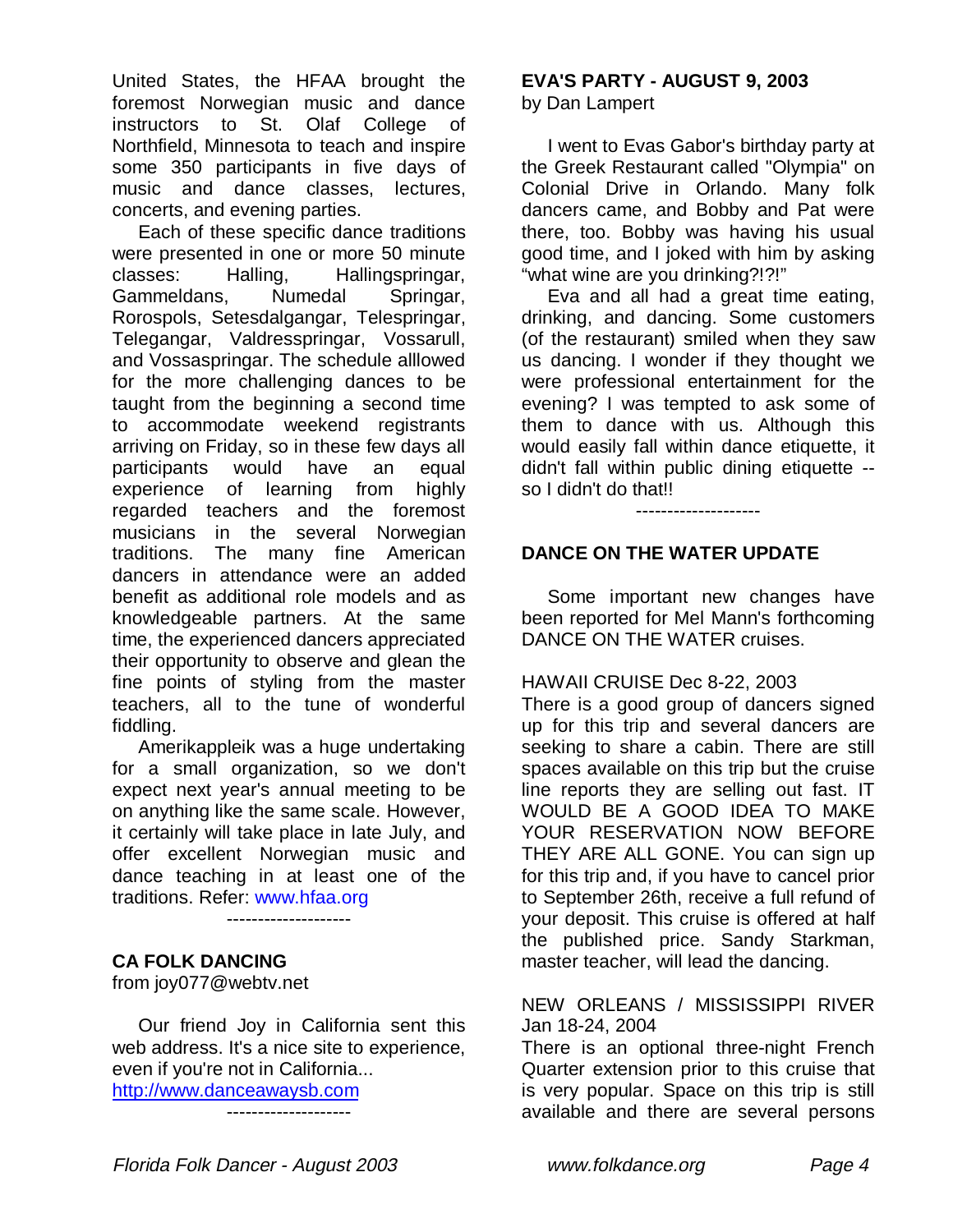seeking a share. This is the largest steam driven paddle wheel boat in the world and is very comfortable. Marianne Taylor will lead dancing. One can sign up for this trip and cancel prior to November 17, 2003 without penalty.

### LOWER DANUBE TO THE BLACK SEA July 1-12, 2004

The cruise line has altered their published schedule for 2004. As a result the trip is now a twelve-days instead of ten. It will sail down river rather then up river. The cruise now begins in Vienna, with an over night in Budapest. Due to the two extra days the cruise line raised the cost by \$300 but Mel Mann arranged for an increase of only \$150 for his DANCE ON THE WATER group. The port charges went up a little as did the cost of cabin up grades. Lee Otterholt will lead dancing and he is already making contacts with dance artists, performers and groups to share their love of dance. There is still space on this exciting adventure in a most interesting part of Europe.

For more information contact Mel Mann at (510) 526-4033, meldancing@aol.com, or go to www.folkdancingonthewater.org

--------------------

### **LETTERS TO THE EDITOR**

### From Jenneine

 The photos (of Rang Tang in the last newsletter) brought back great memories. What it is about dancing is also the rhythm and the unity within the rhythm - a connectedness.

I love your patterns analogy.

 Also it's like being a blade of grass but the wind is moving all the blades of grass together, or a sand pebble all being moved by the water's tide together.

 Where else can you hold hands with a perfect stranger? Especially men holding mens hands - it's a beautiful thing.

### From Doris Wolman

 Dear Dan, I have been dancing on and off since 1951. I enjoyed your musings re what makes folkdancing and folkdancers so special. Here are a few more thoughts on the subject. I came across them many years ago in a sale of bumper stickers.

### FOLK DANCERS GO AROUND IN THE BEST CIRCLES

#### FOLK DANCERS HOLD HANDS --------------------

### **PALM COAST**

By Jan Lathi

 A few weeks ago, Eva Stunkel and Bob Ramsey visited our group for Thursday afternoon dancing. Eva brought her music with her so we did "Serbian Medley" which we had not done for many years. We made sure to do a few English Country dances since Bob enjoys them most. It was wonderful to have them visit.

 Earlier in the summer, we had a visit from Bonnie Olsen and Jeannine Lambert who were visiting Arleen Kaufmann, living in Flagler Beach for the summer. We ate Greek food at the Athena restaurant afterward.

 On July 31st, after our regular dance session, we had a going away party for Ruth Roth, who will move to Pennsylvania soon. We will miss this bundle of enthusiasm and lover of folk dance tremendously! We sincerely hope that she will return from time to time to dance with us. The following was inspired by the fellowship of dancers at Ruth's party.

--------------------

### **DANCING OUR DANCE**

Jan Lathi, 8/1/03

Scattered arrivals of hopeful folk Prepare their feet for exercise. Music emanates from speakers to sound the call to participate,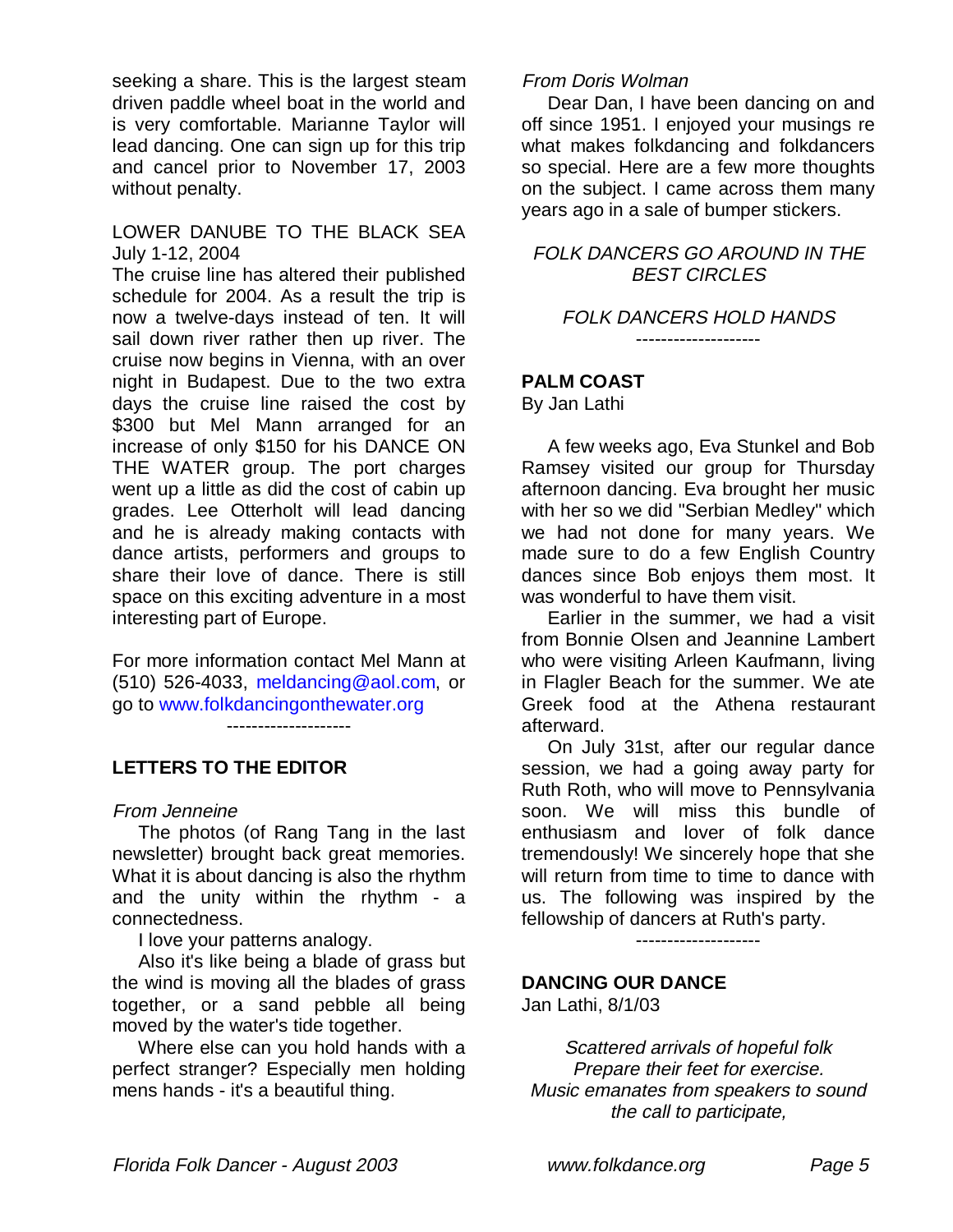And hands from many parts of our Earth reach out to join each other in our Endeavor To lighten our loads, share our enjoyment, And hope that more and more folks will learn to dance our dance. Dancers weave a kaleidoscope of patterns, Hearing musical beats that unify. Sharing love for moving to music is like increasing one's family. There is love enough for a longer line and a larger circle. How blessed we are to know these secrets! We hear marvelous things! We see each other smiling, swaying, spinning and raising our hands to that which is beyond our comprehension, but not beyond our pleasure. We sense a unity of humans joining to express our happiness to be a part of the Earth. And the good news is we are only one village! All over the world many villages are dancing our dance! And when we move or travel to another village, those hands reach out to enfold us as if we were always there. What a concept! Earth, hear our message! Dance! --------------------

### **TERRETURNS TO TAMPA**

By Terry Abrahams

 Was this title too tricky? I'm still trying to be clever, but my mind can only do so much! At any rate, I'm in between my travels - back from South America, headed for Atlanta to fence and Asheville to dance at the Play Shop - will expound on that next month.

 But my trip was fantastic. We started in Peru, the highlight being Machu Pichu of course. On to Ecuador - highlights: mountains, volcanos, waterfalls, villages with marzipan, leather, ice cream,

cheviche, jungle, markets, markets, markets (I brought home everything possible), folk dance shows in both countries; Gallapagos Islands - beautiful aqua water, volcanos, sea lions, iguanas, crabs, turtles, blue footed boobies! A great trip, although I am still with a queezy stomach. Ain't travelin' grand?

 I can't speak for the group. Haven't seen anyone since before I left. I found a mistake in my last column. It's Ursula that is attending the dance camps with her grandchildren, not me. Hope if something exciting is happening, someone else will tell it. I assume the article about the Scan camps was written by Judith (it didn't have a name on it), and it was a great article actually the whole issue was one of the best, don't you think? I thought I wrote something for it, but sometimes things get lost, and you didn't need my prattle anway. Later...

### **HUMOR FROM MIT'S DANCE GROUP** Frequently Asked by First-Timers

--------------------

What in the world is going on here? This is one of the regular sessions of the MIT Folk Dance Club, and these people are folkdancing. You can do it too. Please read on.

 How do people know what to do with their feet? Many of them don't. The rest know this particular dance and are doing its steps.

 What do you mean by "this particular dance?" The dance that belongs with the song now playing. Each dance is about three minutes long and has its own name, music, and steps. So everyone in the room is theoretically doing the same thing at any one time. In the course of an evening of folkdancing we play about sixty different dances.

For the rest of this article, see online... www.larry.denenberg.com/catkism.html

--------------------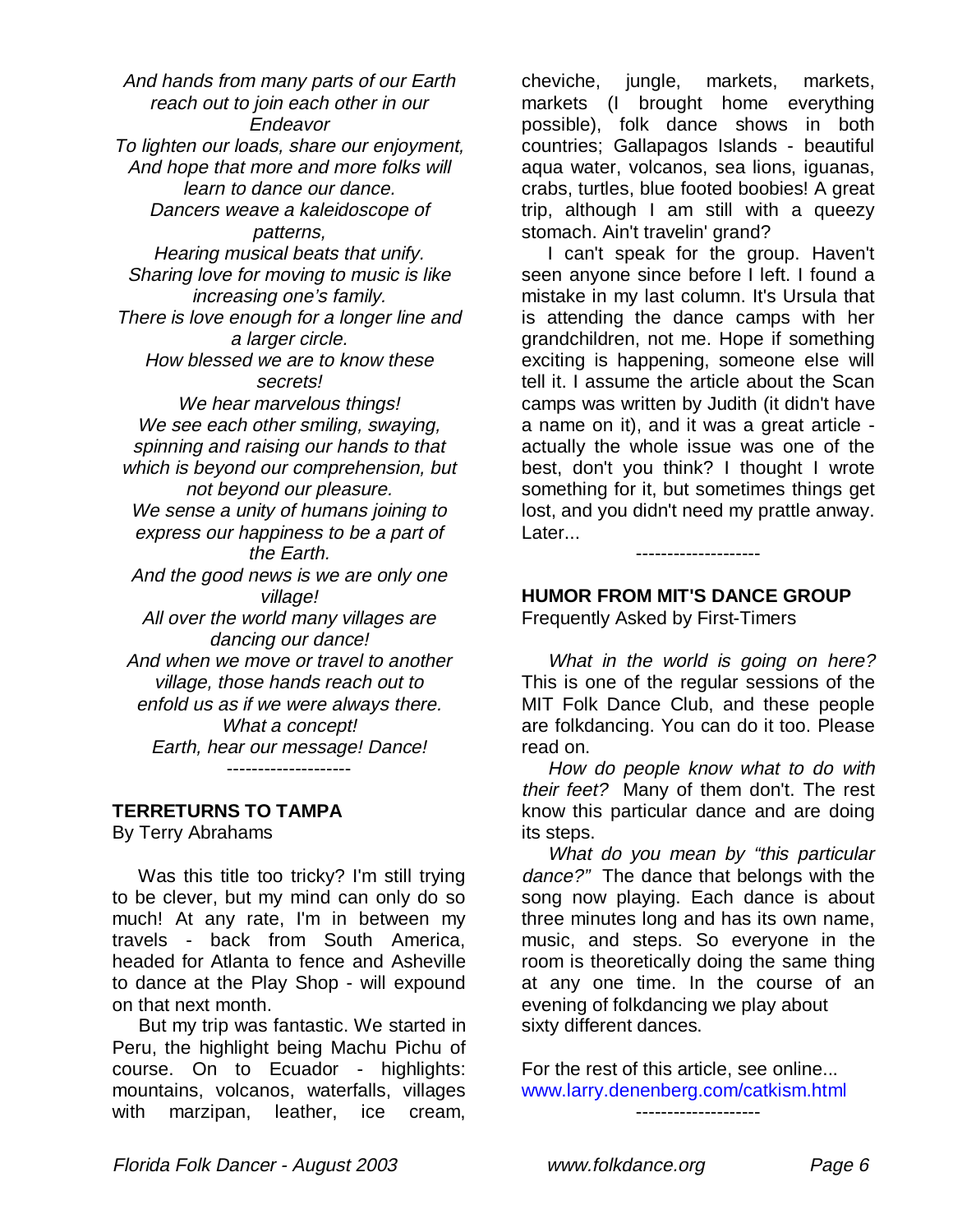### **FOLK DANCE TERMS**

From: joy077@webtv.net (Folk dancer)

Terms that are common in dance names Bouree\* - France Cacak - Baltic Cocek - Gypsy Czardas - Hungary Choros – dance Debka\* - Israel Coro – dance Hambo – Scandinavia Dans – dance Hasapiko\* - Greece Das – dance - Germany Hornpipe – UK Devojce – girl - Baltic Jig – UK Dins – dance Kujawiak\* - Poland/Austria/Hungary/Germany Dremes, Drmes – dance - Croatia Les Noto\* - Baltic Erev – Eve – Israel March Eretz – land - Israel Mazurka – Italy, Spain, Austria, Poland Hora – dance – Israel, Romania Horo – dance - Baltic Pajdusko\* - Baltic Kol – all - Israel Polka – Germany, Poland Kolo – dance - Baltic Pravo\* - Baltic Joc – dance, song - Romania Racenica/Rucencia - Baltic Mechol – dance - Israel Reel – UK, USA Moja – my - Baltic Schottische – Scandinavia Mome/Moma – girl - Baltic Swing - USA Oro – dance - Baltic, Middle East Syrto\* - Greece Quadrille – set of  $4 - N$  Europe Tarantella – Italy, France, Spain Shir – song - Israel Usest\* - Baltic Sirba – stamp or step - Romania --------------------

### **THE ORIGIN OF THE CONGA LINE DANCE**

A member sent this in… it's a paraphrased excerpt from a church newsletter....

The line for dancing la conga is one long chain. left, right, left, and kick are the instructions for each person, with hands on the hips of the preceding dancer, and trying to stay in rhythm of a spanish beat. As the line circles the room, awareness of the necessity of unity in movement is paramount. The dance originated from the movement of slaves chained together as they carried gold and silver through the jungle. left, right, left and kick the chain, they moved together in a long line.

--------------------

**THE GAINESVILLE DANCE LIST** You can search the site easily!

http://www.lists.ufl.edu/cgi-bin/wa? S1=folkdanc&D=1&T=1&H=0&O=D

- Raluca

### **ISRAELI FOLK DANCE WEEKEND**

--------------------

 Here's a special reminder about Israeli Folk Dance Weekend with Dany Benshalom, instructor. It's September 5-8 from Friday 4:30 to Monday 1:30. Note: It is NOT Labor Day Weekend this year. Location: Camp Coleman, Cleveland, GA. Cost: Quad cabin: \$185, Double \$215, Single \$235. If you are interested please e-mail Ruthy Slann at: kibbutz@slann.com

--------------------

### **ORLANDO INTERNATIONAL FOLK DANCING RETURNS** - Pat Henderson

 Remember, we start our regular dance night on Wednesday, Sept. 3rd. Cross you fingers for drier weather. We received one and half inches in 30 minutes today!